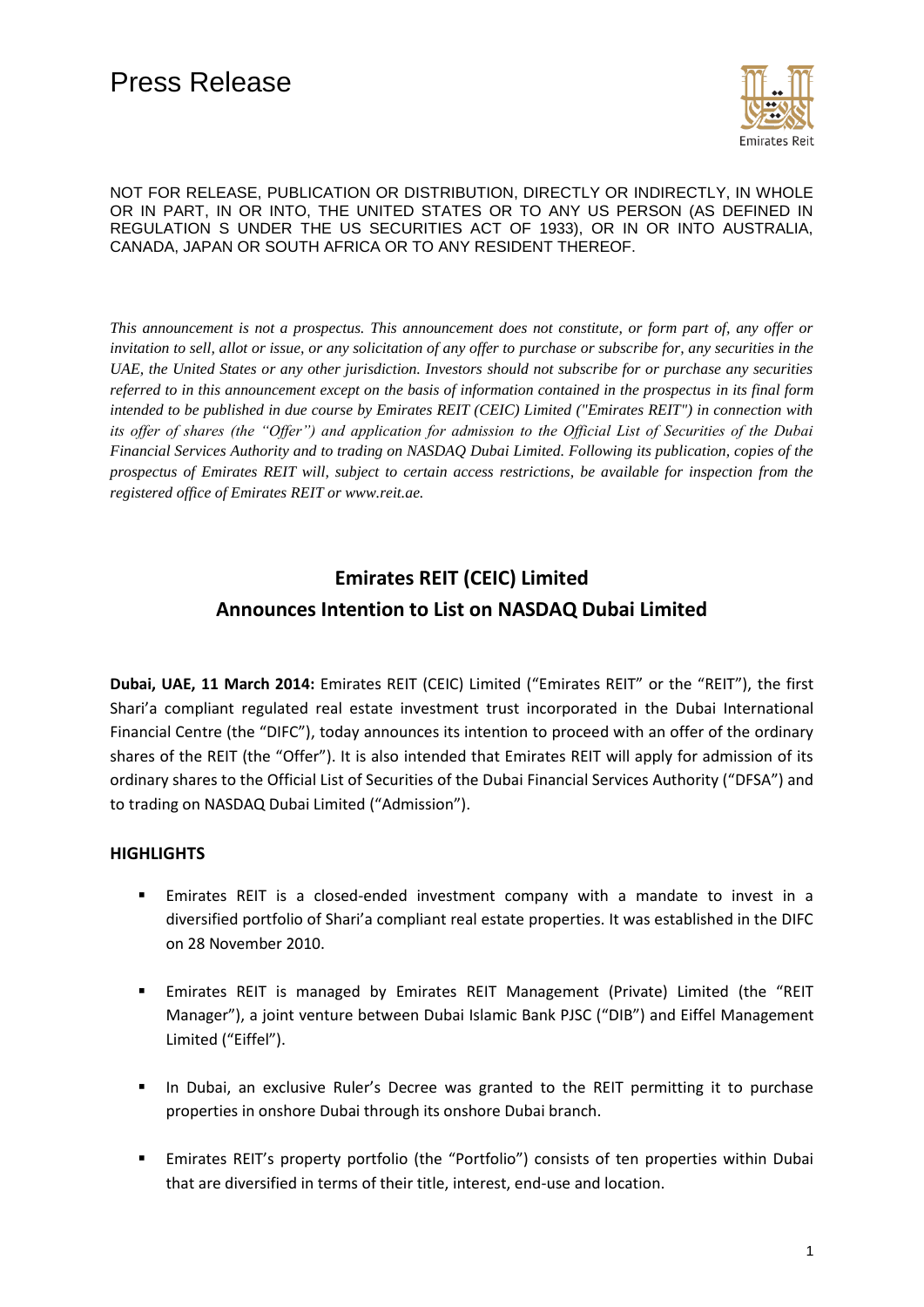

- As at 31 December 2013, the ten properties comprised 1.2 million sq. ft. of net leasable area ("NLA") and were valued at AED 1,186.9 million (US\$323.1m).
- **Since inception, the REIT has seen a steady increase in net asset value per share and** consistent dividends distributed to its shareholders. As required by the DFSA governing rules, the REIT is required to distribute a minimum of 80% of its audited annual net income, provided it complies with other laws applicable to the REIT.
- Dividends paid to shareholders of the REIT with respect to the 2012 fiscal year grew by 96% from the previous year to US\$5.00 per share, compared to US\$2.55 per share in 2011.
- As at 31 December 2013, Emirates REIT's net asset value per share, as published by the REIT's independent fund administrator, had risen to US\$137.8 from US\$114.25 on 31 December 2012 and US\$105.27 on 31 December 2011. In 2013, Emirates REIT had profit and total comprehensive income of US\$34.8m, up from US\$10.9m in 2012 and US\$1.2m for the 13 month period to 31 December 2011.
- The Offer will comprise an issue of new shares in Emirates REIT and will be made to a number of institutional and professional investors in certain jurisdictions.
- Emirates REIT intends to raise a minimum of AED 500 million and will use the net proceeds of the Offer to fund future acquisition opportunities. The REIT Manager currently has a shortlist of several potential real estate properties. The REIT Manager also intends to use a portion of the proceeds to fund investments in existing assets.
- SHUAA Capital psc ("SHUAA") has been appointed as the REIT's sponsor and SHUAA and Emirates NBD Capital Limited are acting as Joint Bookrunners in connection with the Offer.
- Abu Dhabi Commercial Bank PJSC, Dubai Islamic Bank PJSC and EFG Hermes UAE Limited are acting as co-lead managers in connection with the Offer.

## **Abdulla Al Hamli, Chairman of the REIT Manager, said:**

"We believe that Emirates REIT has succeeded in establishing a diversified portfolio of Shari'a compliant properties with attractive investment fundamentals since its establishment in late 2010. The REIT is the first Shari'a compliant real estate investment trust incorporated in the DIFC and, we believe, is at the forefront of their introduction in the region. We see the Offer and Admission as a natural next step in Emirates REIT's progression. This will allow it to increase its profile and enable a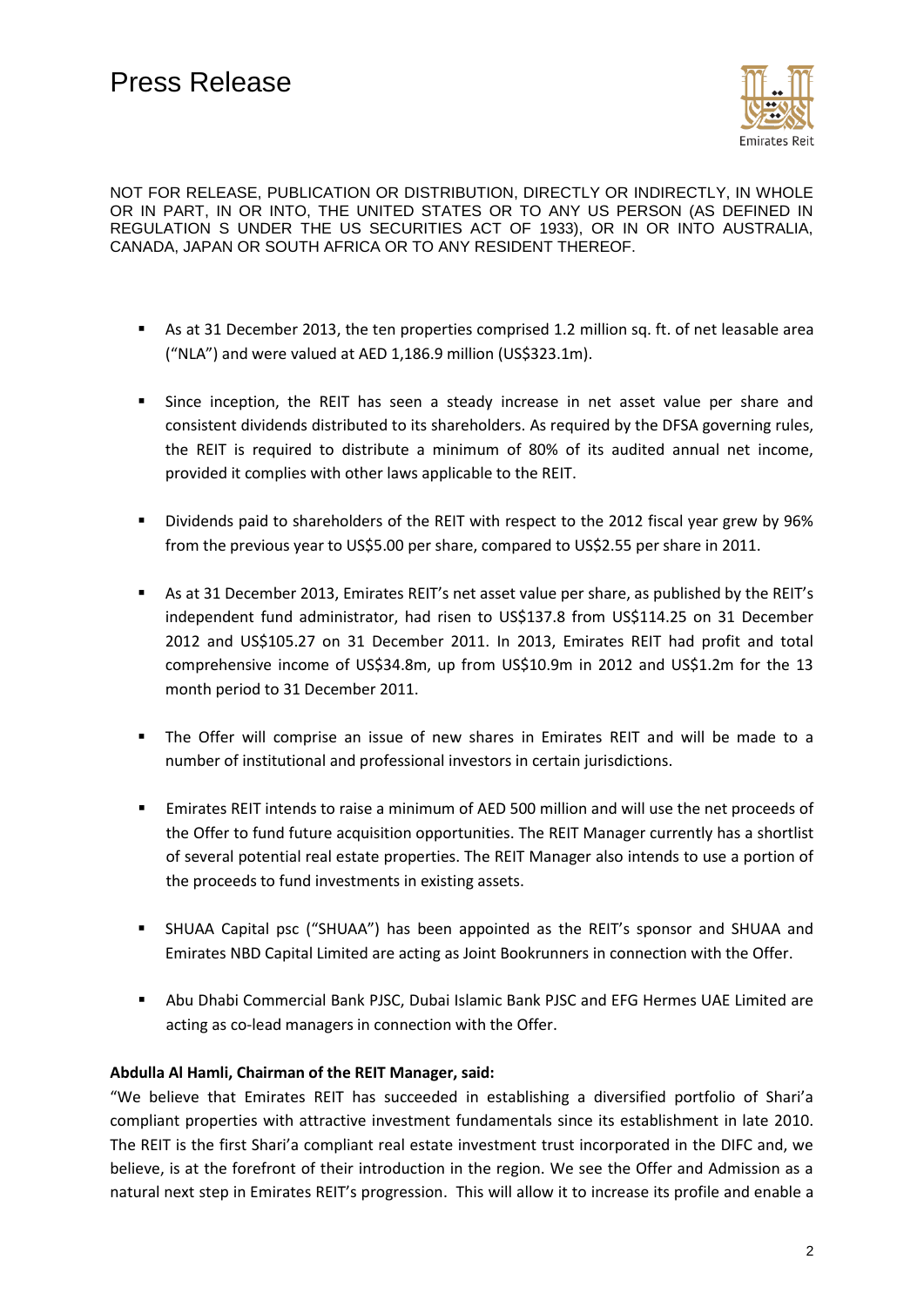

wider community of investors to share in the potential benefits offered by the REIT which include; real estate diversification, active property management and stable and recurring cash flow pay-outs."

## **Sylvain Vieujot, Executive Deputy Chairman of the REIT Manager, said:**

"We think that there are significant investment opportunities available to Emirates REIT as the fundamentals of the UAE real estate sector continue to develop. The improvement in the overall economic environment should drive increases in rental prices and overall occupancy rates in the commercial office and retail real estate sectors. We believe that these sector developments, together with our ability to add significant value through our professional management of the Portfolio, make this the right time for the Offer and for Admission which will enable the REIT to fund new real estate acquisitions and make further investments in existing assets."

## **REITs**

The DFSA's Collective Investment Rules ("CIR") define a Real Estate Investment Trust ("REIT") as a public property fund which: (i) is primarily constituted either as an investment company or as an investment trust; (ii) is primarily aimed at investments in income-generating real property; and (iii) distributes to the unit holders at least 80% of its audited annual net income.

## **EMIRATES REIT OVERVIEW**

Emirates REIT was established in the DIFC in November 2010 by Emirates REIT Management (Private) Limited. Under the CIR, Emirates REIT is categorised as a domestic fund, an Islamic fund, a property fund and a real estate investment trust. Emirates REIT is the first Shari'a compliant real estate investment trust incorporated in the DIFC.

In June 2011, Emirates REIT completed its first real estate asset investment when it acquired Building 24 in Dubai Internet City. Since then and up to 31 December 2013, Emirates REIT has acquired various interests in nine other properties, all located in Dubai. **The Property Portfolio:**

# **Building 24** is a low-rise building featuring commercial office and retail space located in Dubai Internet City – a well-established commercial district in Dubai. Building 24 was acquired by the REIT in June 2011 and comprises a total NLA of 57,335 sq ft occupied by a number of wellestablished tenants.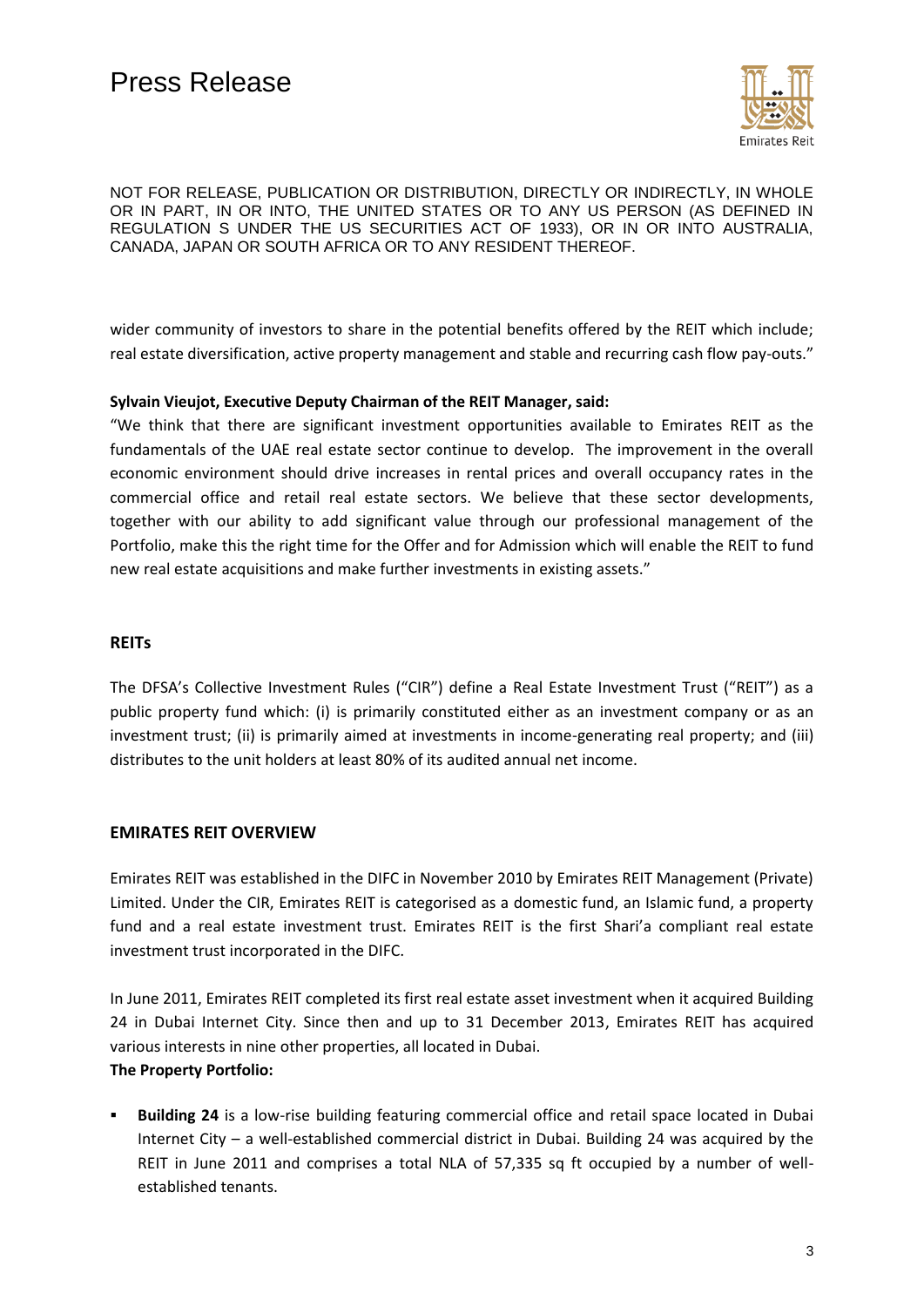

- **Indigo 7** is a low-rise building located on Sheikh Zayed Road. The REIT acquired a contractual interest in Indigo 7 (similar to tenancy rights) in September 2011. The property includes multiple commercial office and retail units that together make up approximately 20,477 sq ft of NLA.
- **Loft Offices (Loft 1, Loft 2 and Loft 3**) are a cluster of three low-rise commercial buildings located in Dubai Media City. The Loft Offices were acquired by the REIT in December 2011, adding a further 163,066 sq ft in NLA to the REIT's Portfolio. The three properties are joined via a central courtyard and retail space in the central building. The Loft Offices are currently multi-let with various categories of commercial tenants including media and technology companies, and retail tenants.
- **Office Park** is a commercial building located in Knowledge Village within Dubai Internet City. The property, with total NLA of 359,804 sq ft, was acquired in June 2012 and caters to a number of office and retail tenants over two basement levels, ground, mezzanine and seven upper floors.
- **Index Tower** is a mixed-use property located in the DIFC. The REIT's properties in Index Tower consist of:
	- Index Tower Retail which was acquired in May 2013 (save for one unit which is subject to a conditional sale and purchase agreement that is currently pending satisfaction of conditions precedent by the seller). The property, with total NLA of 73,650 sq ft, consists of 19 individual retail units located over ground, podium and sky lobby levels;
	- Index Tower Office which was acquired in December 2013. It entails level 7 (unit 701) of Index Tower with a total NLA of 20,752 sq ft; and
	- Index Tower Car Park, in relation to which the REIT entered into an agreement in December 2013 to acquire freehold title. The agreement is currently pending satisfaction of conditions precedent by the seller. Index Tower - Car Park comprises 491 car parking spaces.
- **GWAD (GEMS World Academy Dubai)** is an education facility located in Al Barsha South. In October 2013, the REIT acquired the long-term leasehold interest in GWAD (which expires in November 2056). The property, with a total NLA of 459,614 sq ft, is occupied by Premier Schools International, operator of GEMS Education school facilities, based on a 30-year lease agreement expiring in October 2043.

As at 31 December 2013, the ten properties comprised 1.2 million sq. ft. of net leasable area and were valued at AED 1,186.9 million (US\$323.1m) based on independent valuations prepared in respect of the properties by CBRE DIFC Limited and Asteco Property Management LLC.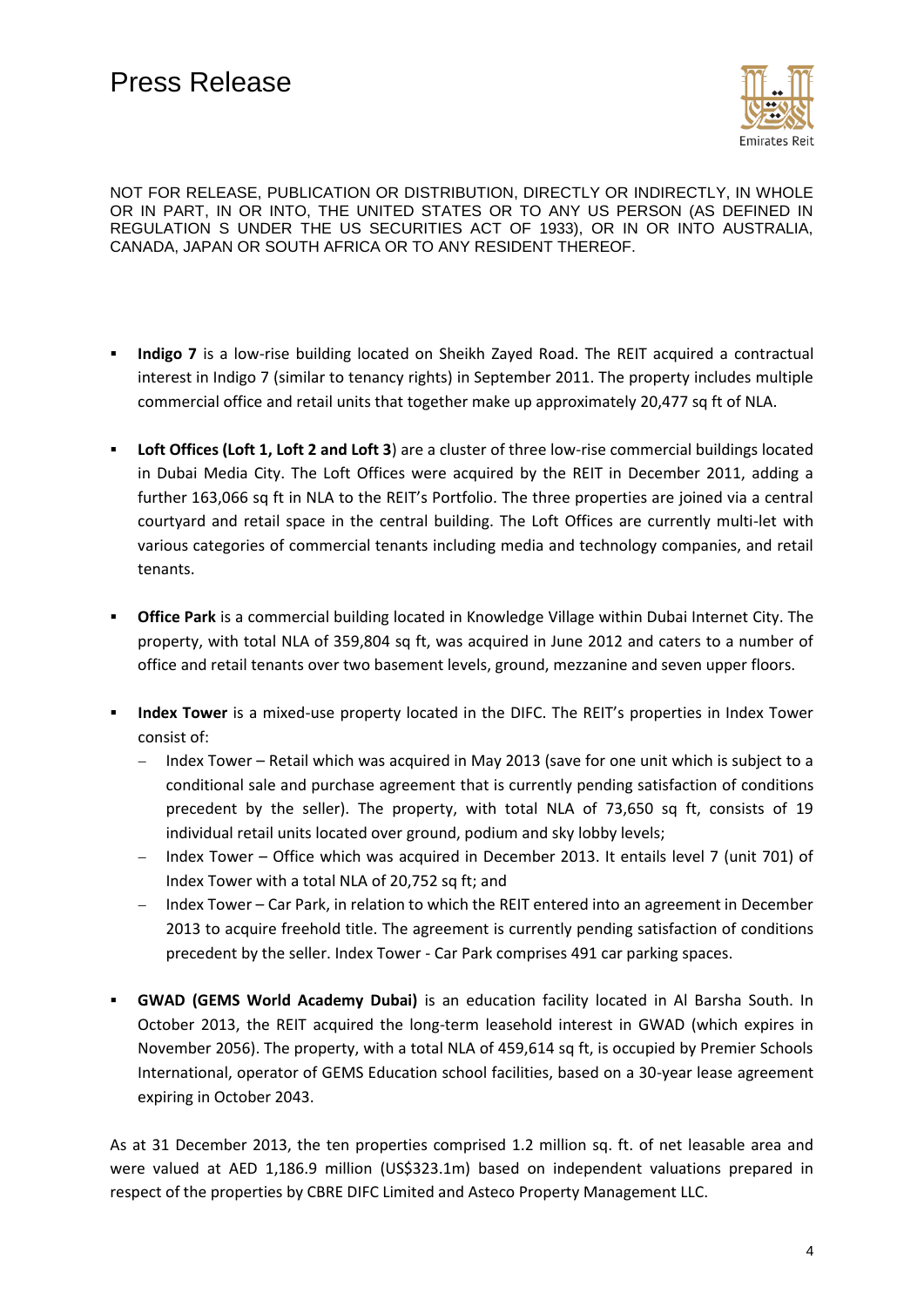

The properties of Emirates REIT have a diverse tenant base with occupants operating in a wide range of industries and as at 31 December 2013 had 176 international and domestic occupants. The blended occupancy rate for the entire Portfolio of Emirates REIT as at 31 December 2013 was 86.3% (94% excluding the three properties within Index Tower). This has increased from 75.3% as at 31 December 2012.

As at 31 December 2013, the existing weighted average unexpired lease term of the Portfolio including GWAD was 9.8 years and the weighted average unexpired lease term excluding GWAD was 2.5 years.

## **THE REIT MANAGER**

Emirates REIT is managed by the REIT Manager which is a joint venture between DIB and Eiffel. DIB owns 25% and Eiffel owns 75% of the REIT Manager's total issued share capital. The REIT Manager was incorporated in the DIFC on 27 October 2010 and is licensed by the DFSA.

The directors of the REIT Manager are:

#### **Abdulla Al Hamli (Chairman)**

Mr Al-Hamli was appointed Managing Director of DIB in July 2013 and he served as the Chief Executive Officer of DIB from September 2008. Mr Al-Hamli is the Chairman and a Director of Deyaar Development PJSC and Tamweel PJSC.

**Sylvain Vieujot (Executive Deputy Chairman)** 

Mr Vieujot is the co-founder and Executive Deputy Chairman of the REIT Manager. Mr Vieujot is also the Chairman of Eiffel Management Limited, Eiffel Holding and La Tréserorie Limited. As Chief Executive Officer of Eiffel Holding, he transferred Eiffel Holding, the then holding company of "Société de la Tour Eiffel" - the first French newly listed REIT (SIIC) - from Luxembourg to the DIFC. Mr Vieujot founded several companies, including Freelance.com and Plâtre.com. In 2005, Mr Vieujot listed Freelance.com on the French stock market (Alternext of Euronext).

## **Magali Mouquet (Executive Director)**

Ms Mouquet joined the board of the REIT Manager in October 2013 and is an Executive Director of the REIT Manager and a board member of Eiffel Management Limited. She oversees the investor relations, communications and marketing functions of the REIT Manager. Ms Mouquet is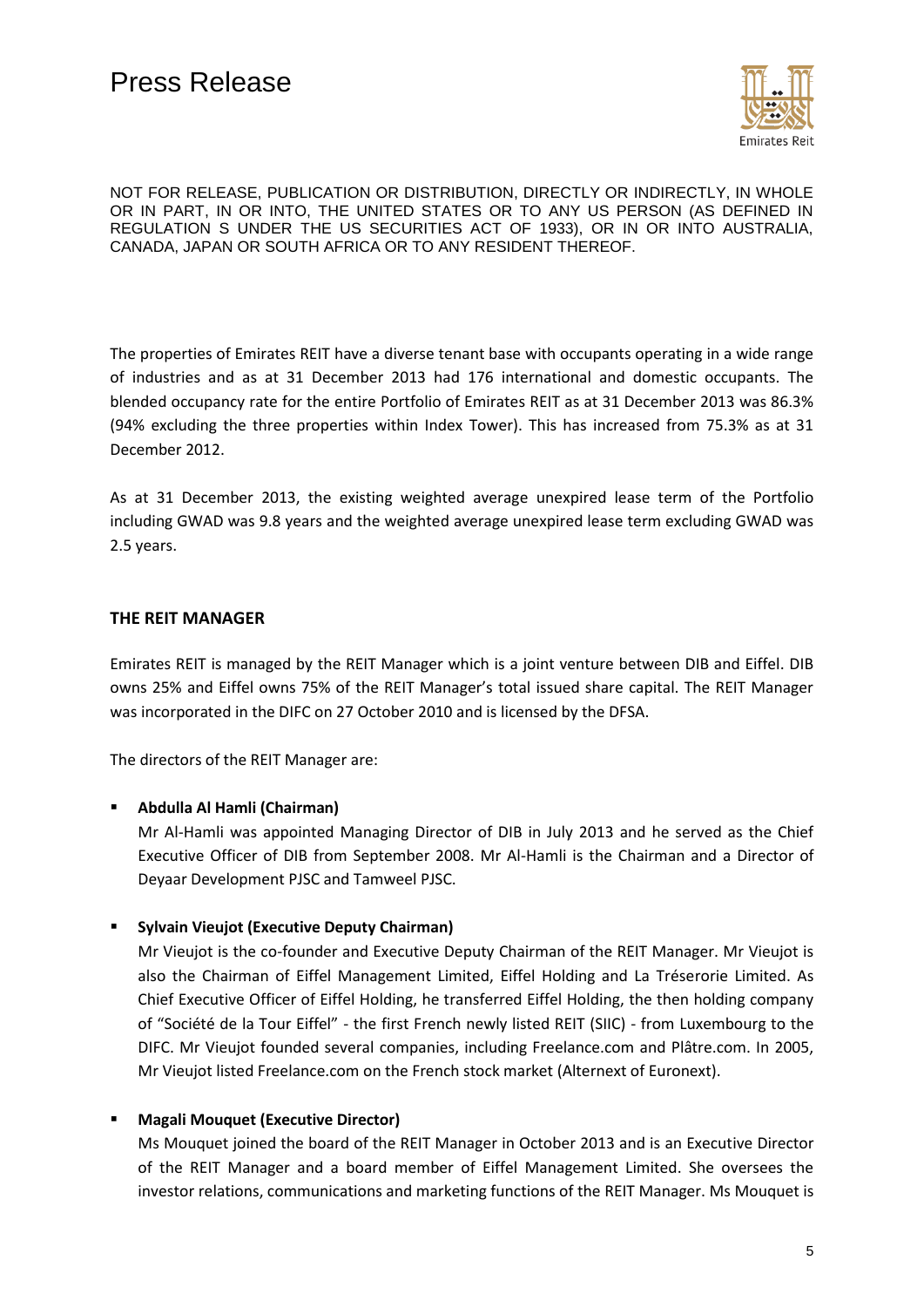

the co-founder of Plâtre.com and Freelance.com S.A. She was a board member of Freelance.com when the company launched its IPO in 2005 on the French stock market (Alternext of Euronext). Ms Mouquet has studied business management in the European Business School of Paris.

## **Mark Inch (Director)**

In 1999, Mr Inch co-founded the Awon Group, a business which grew into one of the leading independent French property asset management firms. In July 2003, he and his co-founder combined with one of George Soros' real estate investment funds to take over Société de la Tour Eiffel and Mr Inch became Chairman and Chief Executive Officer of the company. Mr Inch stepped down as Chief Executive Officer in September 2012 and remains Chairman of Société de la Tour Eiffel.

The REIT Manager consists of an experienced team of professionals with decades of cumulative experience in real estate portfolio management and property investment. The key members of the management team of the REIT Manager are:

#### **Hannah Jeffery (Senior Executive Officer)**

Ms Jeffery is a qualified surveyor with over 10 years' experience in both regional and international property markets, as well as financing, structuring and capital market transactions. Ms Jeffery was appointed Senior Executive Officer of the REIT Manager in 2012. In 2008 Ms Jeffery launched the Middle East business of the global consultancy Cushman & Wakefield. Ms Jeffery is a member of the Royal Institution of Chartered Surveyors.

#### **James Anderson (Chief Financial Officer)**

Mr Anderson is a UK qualified Chartered Accountant and has over 19 years' experience in advising companies on initial public offerings and capital markets transactions. Mr Anderson joined the REIT Manager as Chief Financial Officer in August 2013. Prior to joining the REIT Manager, Mr Anderson was a director at PricewaterhouseCoopers' Capital Markets and Accounting Advisory Services Group in the Middle East. Mr Anderson trained as a UK chartered accountant with KPMG and is a Fellow of the Chartered Institute for Securities & Investment.

#### **KEY STRENGTHS**

The REIT Manager believes that the REIT has the following key business strengths:

- **EXECT** increasingly diversified Portfolio of properties with attractive investment fundamentals;
- significant value-add through the professional management of the REIT's Portfolio;
- consistent dividend distributions and steady increase in net asset value per share;
- **EXPERIEF EXPERIEFS EXPERIET Manager with expertise in the UAE property market;**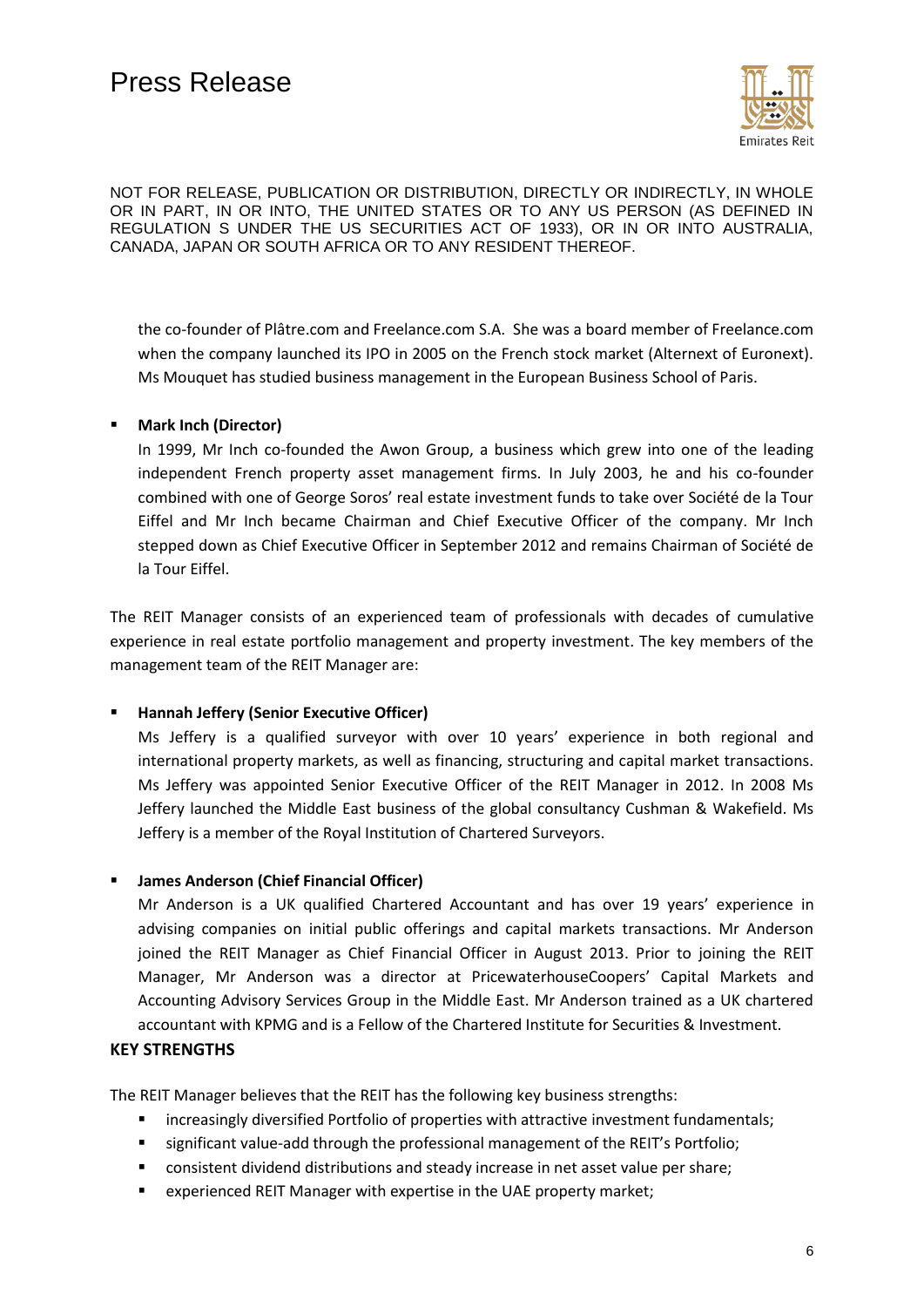

- **strong balance sheet;**
- **F** regulated REIT and REIT Manager with established corporate governance framework;
- potential to capitalise on investment opportunities within the UAE's real estate sector; and
- **In Dubai, the benefit of the Ruler's Decree which permits the REIT through its onshore Dubai** branch to acquire and own properties in onshore Dubai.

# **STRATEGY**

In order to achieve its objectives, Emirates REIT has adopted the following key strategies:

**1. Disciplined acquisition strategy underpinned by an attractive real estate market in the UAE** 

The REIT Manager will continue to pursue acquisitions with the aim of enhancing the diversity of the REIT's asset base and improving the overall returns and income stability. The REIT's acquisition strategy is underpinned by the following key considerations:

- **EXEDER** invest in Shari's compliant property assets;
- **F** focus on quality properties with attractive yields; and
- **If all ook to diversify its Portfolio base both geographically and in terms of asset type.**

## **2. Active Asset Management Strategy**

The REIT Manager intends to actively manage the properties in the Portfolio in order to increase income and market valuations with the aim of further improving property yields and delivering strong returns to the REIT's shareholders. The REIT Manager works to optimise its Portfolio in terms of occupancies and achievable rental income.

The REIT Manager applies the following key operating and management principles:

- maintaining the quality of the Portfolio by regularly monitoring the performance of the properties;
- **•** optimising the net leasable area of the properties in the Portfolio through reconfigurations;
- establishing close relationships with tenants to increase tenant satisfaction and retention;
- **EXEDERED FINDIO FINDIO THE VIET A** considered approach to contract terms;
- improving the service cost coverage ratio with respect to the different properties in the Portfolio;
- enhancing the operating efficiency of the Portfolio; and
- raising the profile of the Portfolio.

#### **3. Prudent Capital and Risk Management Strategy**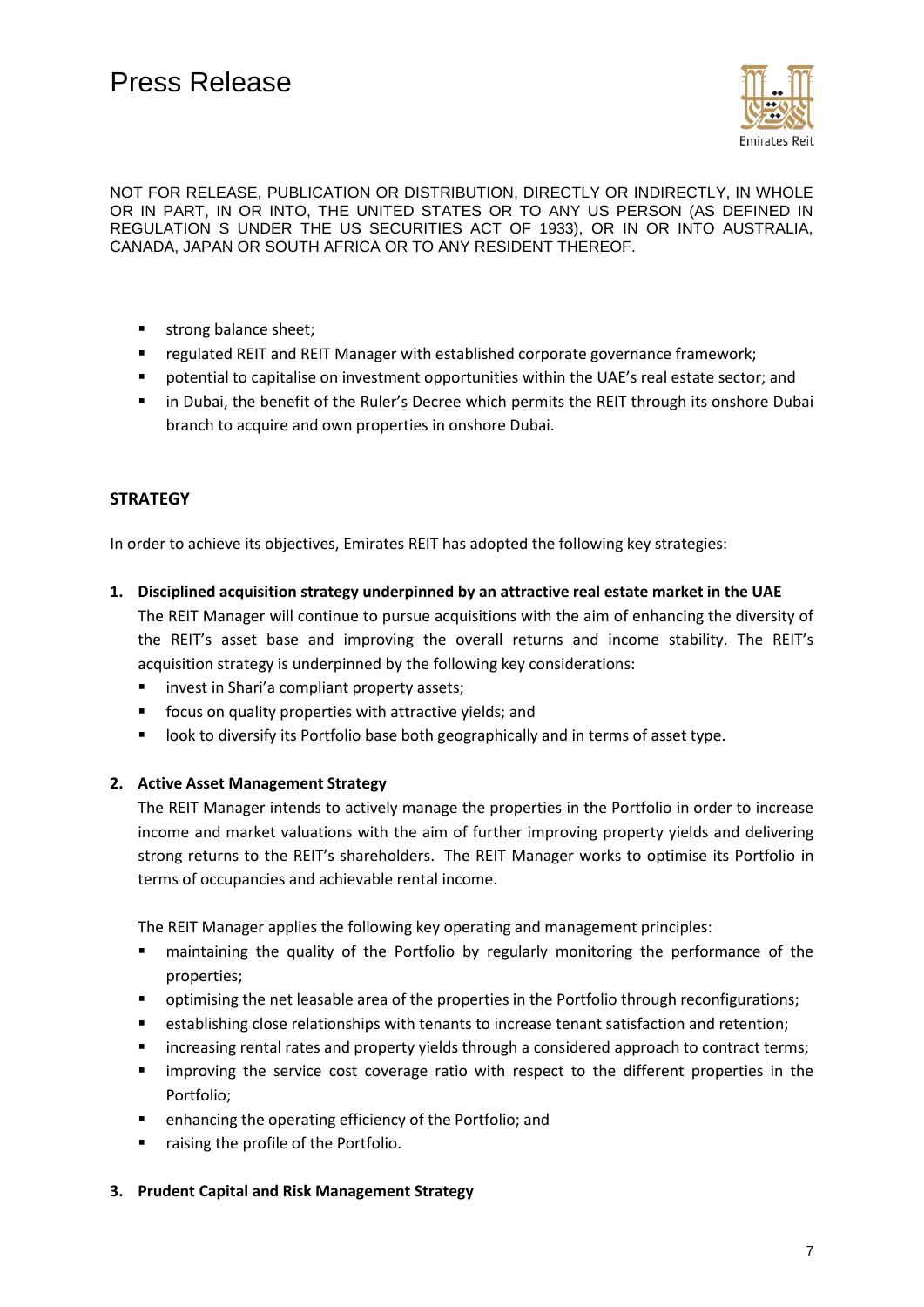

To maintain a strong financial position, the REIT Manager seeks to adopt a prudent capital and financial management strategy, while maintaining stable dividends distribution and achieving steady growth in net asset value.

The key pillars for the capital and risk management strategy that the REIT Manager applies include:

- managing the risks associated with the properties comprising the Portfolio by balancing the Portfolio and focusing on acquiring a broad range of properties and seeking quality tenants with attractive lease terms and covenants;
- using Shari'a compliant debt financing in an attempt to provide additional capital and improve shareholder returns over the long-term. However, the REIT Manager is obliged to ensure that the REIT's gearing, calculated as a percentage of the total assets of the REIT, will not exceed the limit imposed by the CIR, which is 70% of the net asset value;
- **EXEDENT** continually revisiting lines of credit and assessing a variety of possible financing structures;
- actively considering opportunities to raise funds by way of the issue of new shares in the long term; and
- maintaining a strong capital structure with the aim of maintaining prudent balance sheet gearing levels to provide the Fund with the ability to finance future acquisitions.

## **FINANCIALS**

For the year ended 31 December 2013, Emirates REIT had profit and total comprehensive income of US\$34.8m, up from US\$10.9m for the year ended 31 December 2012 and US\$1.2m for the 13 month period ended 31 December 2011.

Emirates REIT's total assets were US\$333.2m as at 31 December 2013 up from US\$212.6m at the end of 2012 and US\$70.5m at the end of 2011. As at the 31 December 2013 the REIT's net asset value per share had risen to US\$137.8 from US\$114.25 on 31 December 2012 and from US\$105.27 on 31 December 2011.

Total dividends per share increased by 96% to US\$5.0 per share for the 12 month period ended 31 December 2012 from US\$2.55 per share for the 13 month period ended 31 December 2011. Subject to obtaining the required approval and complying with its relevant legal obligations, the REIT expects to make a distribution in respect of the net income for the 12 month period ended 31 December 2013 in the form of a final dividend payment in June 2014.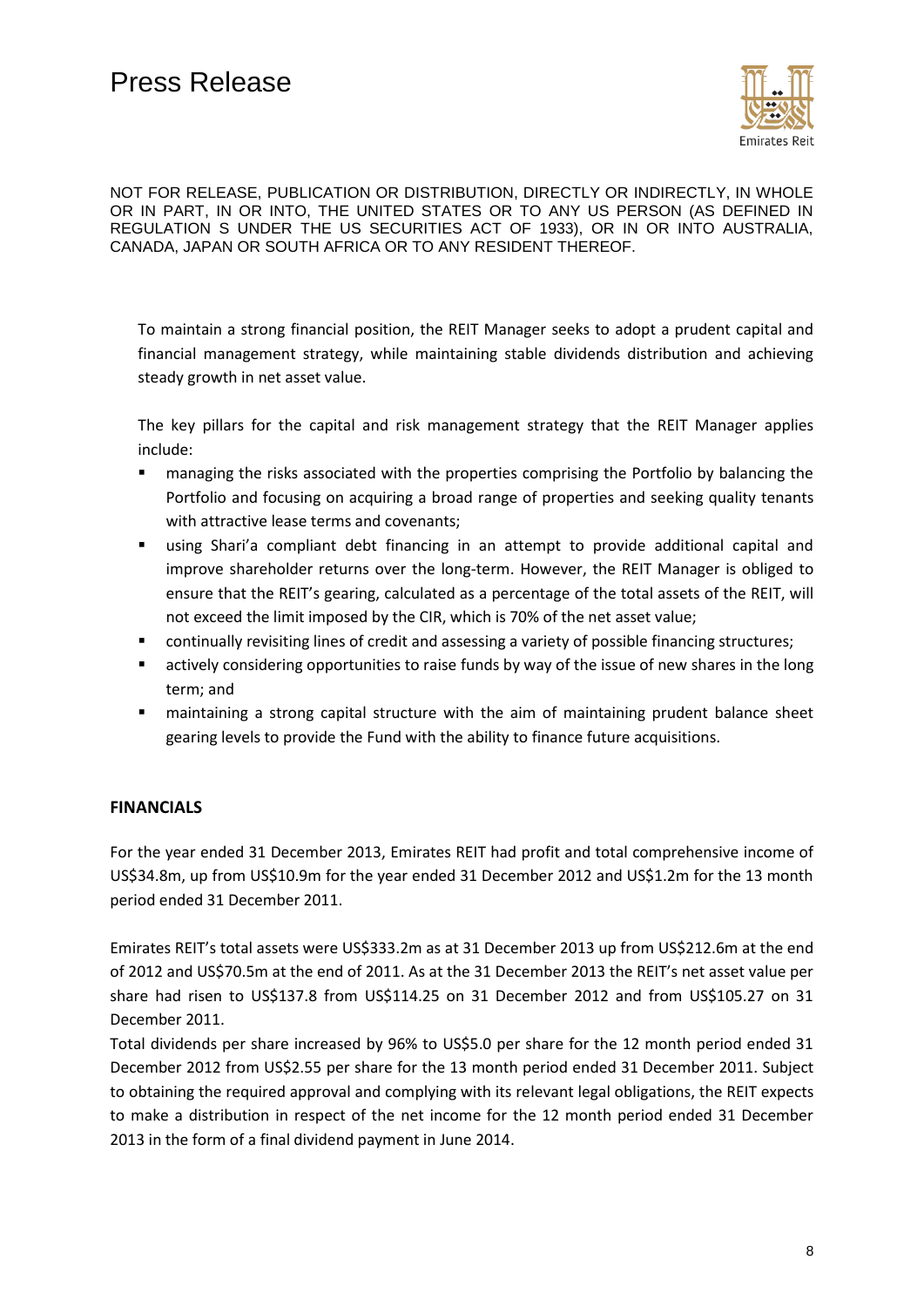

## **USE OF PROCEEDS**

The REIT Manager intends to use the net proceeds of the Offer to fund future acquisition opportunities. The REIT Manager currently has a shortlist of several potential real estate properties. The REIT Manager also intends to use a portion of the proceeds to fund investments in existing assets.

- Ends -

**For further information related to the Offer, please contact:**

| <b>Emirates REIT</b>                                       | +971 (4) 405 7348 |
|------------------------------------------------------------|-------------------|
| Magali Mouquet, Executive Director                         |                   |
|                                                            |                   |
| <b>Sponsor &amp; Joint Bookrunner</b>                      |                   |
| <b>SHUAA Capital psc</b>                                   | +971 (4) 330 3600 |
| Karim Schoeib, CEO, Investment Banking                     |                   |
| Rania Fathallah, Managing Director                         |                   |
|                                                            |                   |
| <b>Joint Bookrunner</b>                                    |                   |
| <b>Emirates NBD Capital Limited</b>                        | +971 (4) 303 2800 |
| Prasad Chari, Director                                     |                   |
|                                                            |                   |
| For media enquiries relating to the Offer, please contact: |                   |
|                                                            |                   |
| <b>Brunswick</b>                                           | +971 (4) 446 6270 |

Rupert Young / Jeehan Balfaqaih

#### *Forward-looking Statements*

*This announcement contains ''forward-looking'' statements, beliefs or opinions, including statements with respect to the business, financial condition, results of operations and plans of Emirates REIT and the REIT Manager. These forward-looking statements involve known and unknown risks and uncertainties, many of which are beyond Emirates REIT's control and all of which are based on the REIT Manager directors' current beliefs and expectations about future events. Forward-looking*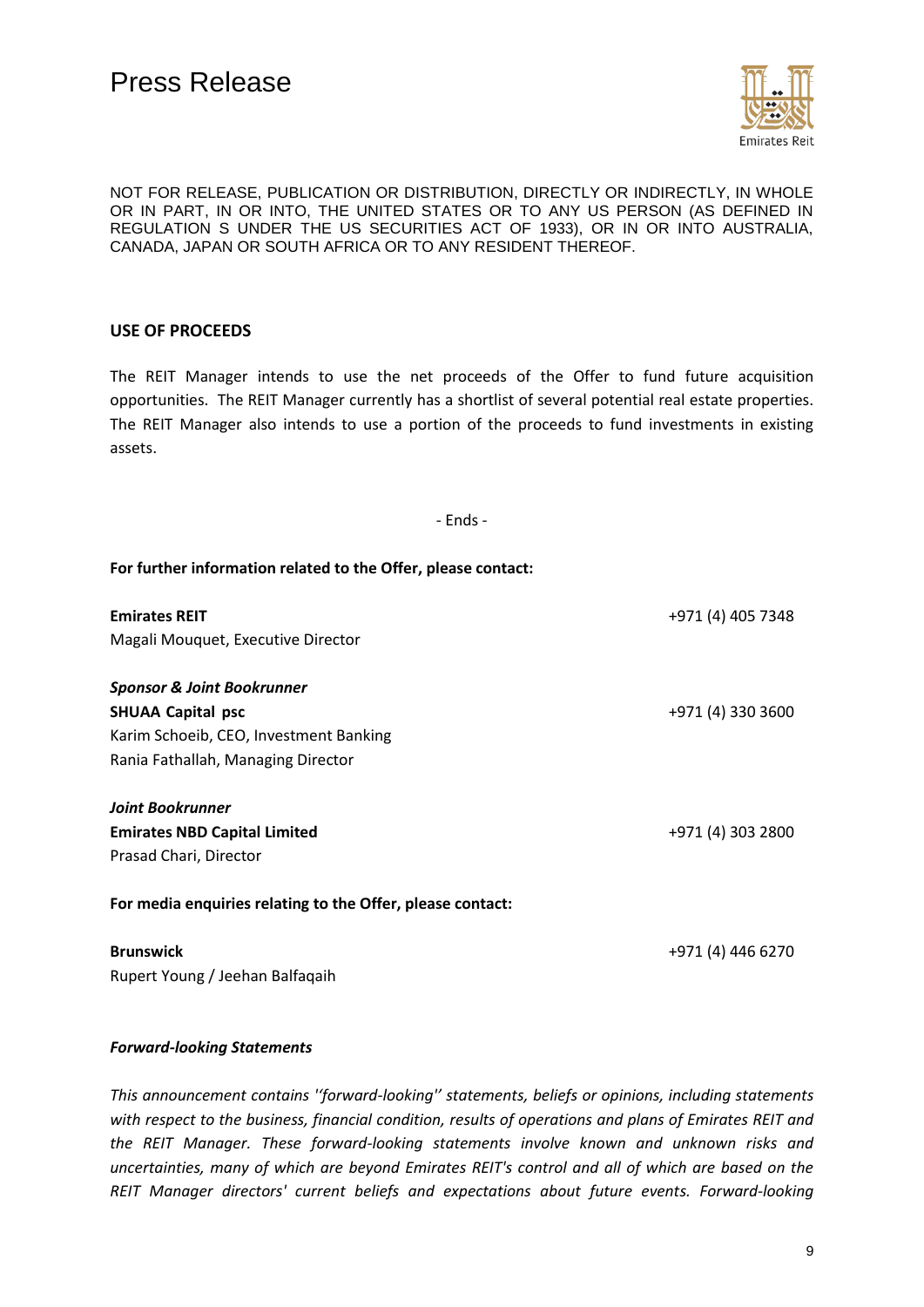

*statements can sometimes be identified by the use of forward-looking terminology such as "believes", "expects", "may", "will", "could", "should", "shall", "risk", "intends", "estimates", "aims", "plans", "predicts", "continues", "assumes", "targets", "positioned" or "anticipates" or the negative thereof, other variations thereon or comparable terminology or by discussions of strategy, plans, objectives, goals, future events or intentions.*

*These forward-looking statements include all matters that are not historical facts. Forward-looking statements may and often do differ materially from actual results. They appear in a number of places throughout this announcement and include statements regarding the intentions, beliefs or current expectations of the directors of the REIT Manager or Emirates REIT with respect to future events and are subject to risks relating to future events and other risks, uncertainties and assumptions relating to Emirates REIT's business, concerning, amongst other things, the results of operations, financial condition, prospects, growth and strategies of Emirates REIT and the industry in which it operates.*

*These forward-looking statements and other statements contained in this announcement regarding matters that are not historical facts involve predictions. No assurance can be given that such future results will be achieved; actual events or results may differ materially as a result of risks and uncertainties facing Emirates REIT. Such risks and uncertainties could cause actual results to vary materially from the future results indicated, expressed or implied in such forward-looking statements. The forward-looking statements contained in this announcement speak only as of the date of this announcement. Emirates REIT, the REIT Manager and their respective affiliates expressly disclaim any obligation or undertaking to update, review or revise any forward-looking statements contained in this announcement to reflect any change in its expectations or any change in events, conditions or circumstances on which such statements are based unless required to do so by applicable law.*

#### *Important Notice*

*The securities proposed to be offered by the REIT Manager on behalf of Emirates REIT (the "Shares") have not been and will not be registered under the U.S. Securities Act of 1933 (as amended) (the "Securities Act") or under any securities laws of any state or other jurisdiction of the United States and may not be offered or sold in the United States or to, or for the account or benefit of, any US Persons as defined in Regulation S under the Securities Act. There will be no public offering of securities in the United States.*

*Neither this announcement nor any copy of it may be taken or transmitted, directly or indirectly, to US Persons as defined in Regulation S under the Securities Act or in or into the United States, Australia, Canada, Japan or South Africa or to any persons in any of those jurisdictions or any other*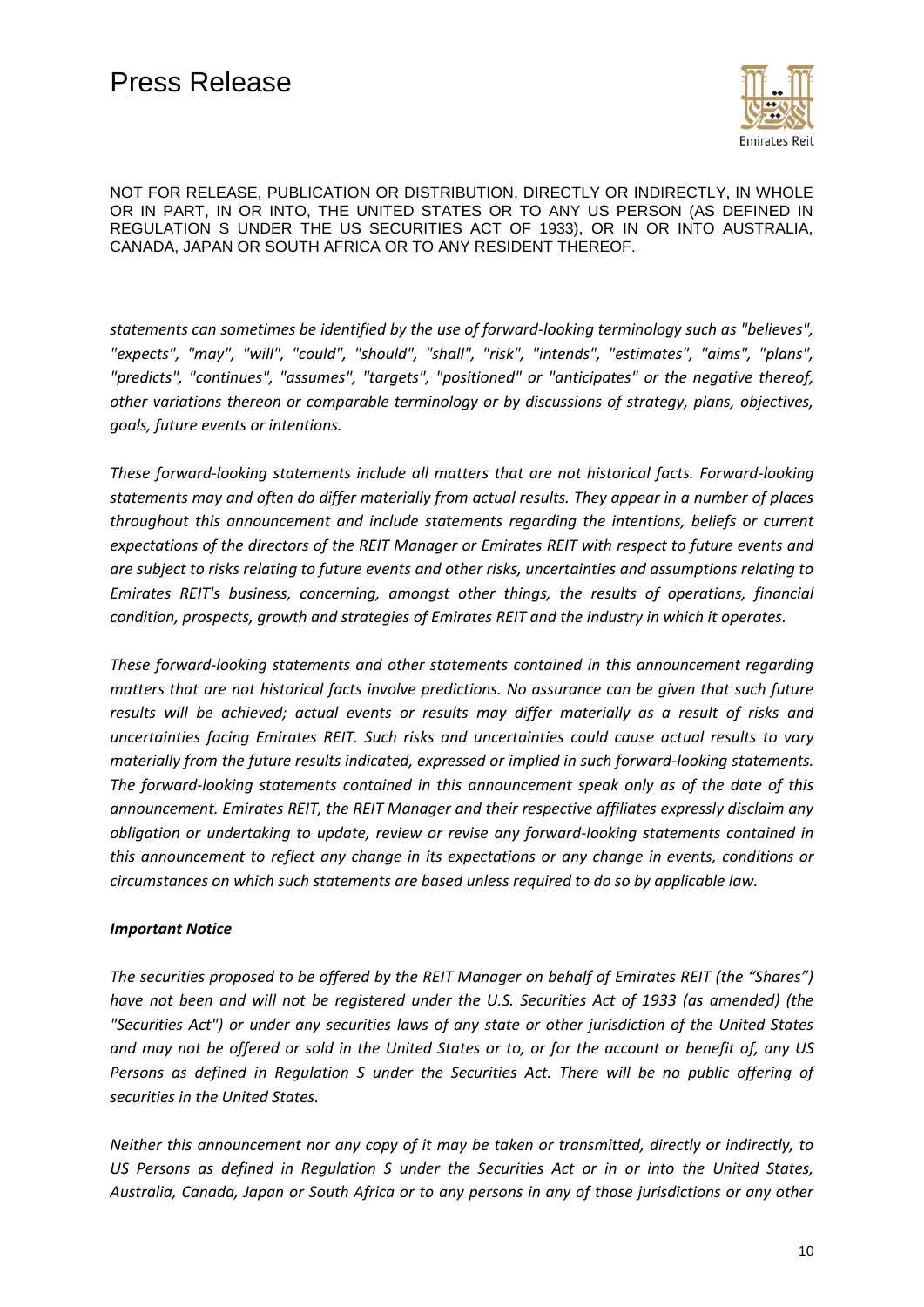

*jurisdictions where to do so would constitute a violation of the relevant securities laws of such jurisdiction.*

*The information contained in this announcement is being communicated by the REIT Manager on behalf of Emirates REIT. This announcement has been approved by the REIT Manager, having its registered office at Office P4, Gate Village 4, Level 5, DIFC, PO Box 482015, Dubai, UAE and which is regulated by the DFSA. It is intended for distribution in or from the DIFC only to persons meeting the criteria of a "Professional Client" as contained in the Conduct of Business Rules of the DFSA. It must not be delivered to, or relied on by, any other person.* 

*The Shares may not be, have not been and are not being promoted, offered, sold, subscribed for, transferred or delivered in or from the DIFC other than in compliance with the laws of the DIFC governing the promotion, offer, sale, subscription for, transfer and delivery of securities. This announcement is not a prospectus approved by the DFSA but a financial promotion. This announcement does not constitute an offer of, or an invitation to purchase, any of the Shares in any jurisdiction. No one has taken any action that would permit a public offering to occur in any jurisdiction other than the DIFC. Investors should not subscribe for or purchase any securities referred to in this announcement except on the basis of information contained in the prospectus in its final form and approved by the DFSA, intended to be published in due course by Emirates REIT in connection with the Offer.*

*The Shares may not be promoted, offered or sold directly or indirectly in the UAE without approval of the UAE Securities and Commodities Authority ("SCA"). This announcement is neither a promotion of a foreign fund approved by the SCA nor a public offer of securities in the UAE in accordance with the Commercial Companies Law, Federal Law No. 8 of 1984 (as amended) or otherwise.*

*Any SCA approval for the promotion of the REIT in the UAE does not constitute a recommendation to invest in the REIT. In addition, SCA is not responsible for the failure by any party or parties associated with the REIT in the performance of their duties and functions nor is SCA responsible for the accuracy and integrity of the information and the details contained in this announcement. Responsibility for the accuracy of information contained in this announcement lies with the REIT Manager.*

*The REIT Manager and the REIT are required to comply with certain transparency and disclosure requirements set forth in the EU's Directive on Alternative Investment Fund Managers (the "AIFMD"), in particular, article 23 thereof, which governs required disclosure to fund investors prior to investment. This is because the REIT Manager intends to market the Shares to investors in the EU. Notwithstanding this requirement, since neither the REIT Manager nor the REIT, as applicable, is authorised or registered in an EU member state, or has a registered office or head office in the EU, the*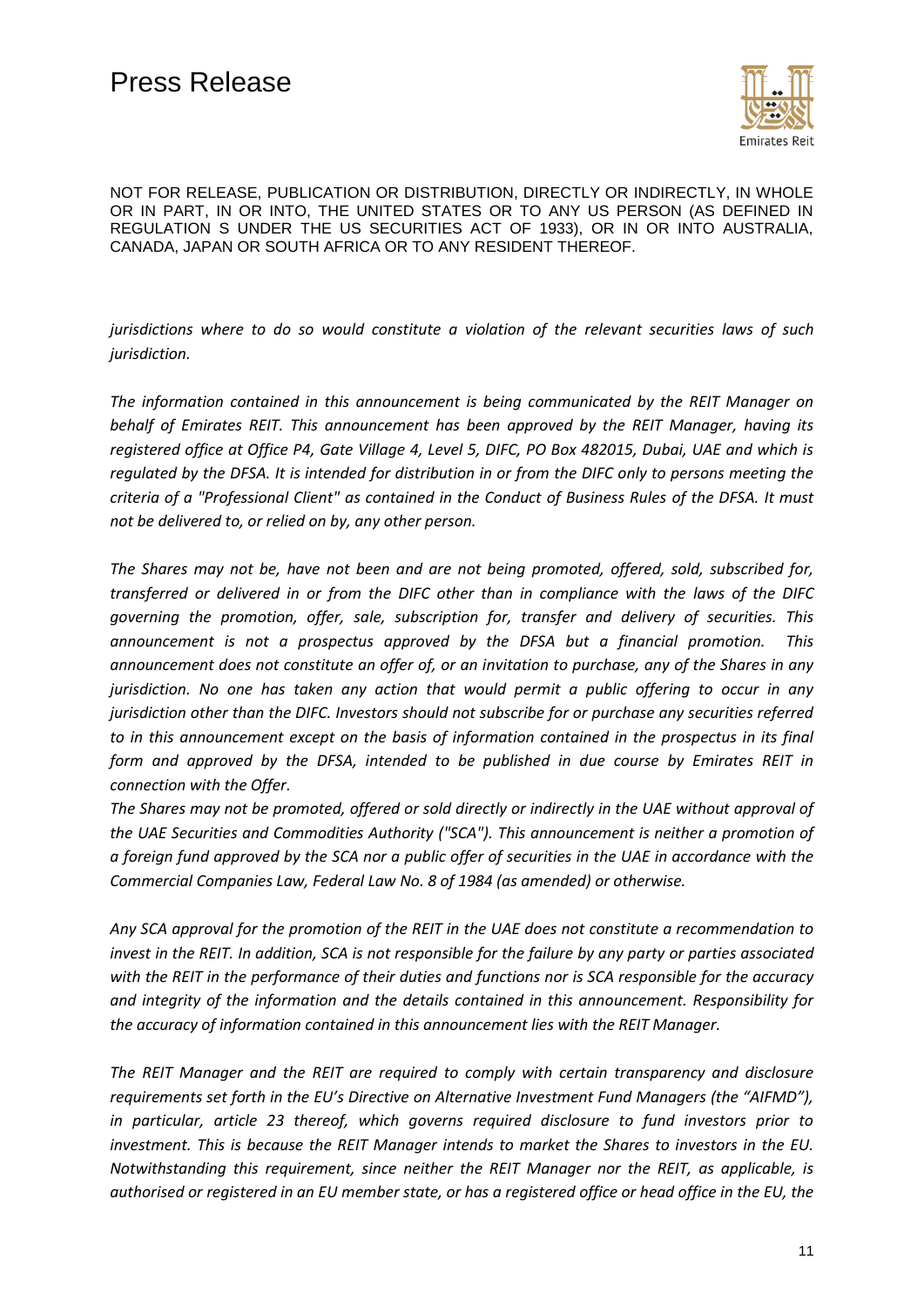

*REIT Manager and the REIT, as applicable, are not required to comply with the following requirements set forth in article 23 of the AIFMD: (a) the REIT is not required to have a depositary, the disclosure of which would otherwise be required to be provided to investors prior to investment pursuant to article 23(1)(d) of the AIFMD; (b) the REIT Manager is not required to comply with article 9(7) of the AIFMD, which generally requires certain specific actions be taken to cover potential professional liability risks; and (c) the REIT Manager is not required to comply with article 19 of the AIFMD, which requires the disclosure of the REIT's valuation procedure and pricing methodologies for valuing assets, including hard-to-value assets. Notwithstanding that the REIT Manager and the REIT, as the case may be, are not required to comply with the aforementioned articles, this announcement may nevertheless include many of the disclosures required therein.*

*No offering, whether direct or indirect, or sale of Shares in the REIT will be made in the UK at the initiative of or on behalf of the REIT Manager or the REIT unless the REIT Manager has first notified the FCA of its intention to do so, pursuant to provisions in the UK's Alternative Investment Fund Managers Regulations 2013, as amended implementing Article 42 of the AIFMD.*

*This announcement does not constitute, or form part of, any offer or invitation to sell, allot or issue, or any solicitation of any offer to purchase or subscribe for, any securities nor shall it (or any part of it) or the fact of its distribution, form the basis of, or be relied on in connection with, any contract therefore. The Offer and the distribution of this announcement and other information in connection with the Offer in certain jurisdictions may be restricted by law and persons into whose possession this announcement, any document or other information referred to herein, comes should inform themselves about and observe any such restriction. Any failure to comply with these restrictions may constitute a violation of the securities laws of any such jurisdiction.*

*Any purchase or subscription of Shares in the proposed Offer or other securities should be made solely on the basis of the information contained in the final form prospectus to be issued by Emirates REIT in connection with the Offer. No reliance may or should be placed by any person for any purpose whatsoever on the information contained in this announcement or on its completeness, accuracy or fairness. The information in this announcement is subject to change. However, Emirates REIT does not undertake to provide the recipient of this announcement with any additional information, or to update this announcement or to correct any inaccuracies, and the distribution of this announcement shall not be deemed to be any form of commitment on the part of Emirates REIT to proceed with the Offer or any transaction or arrangement referred to herein. This announcement has not been approved by any competent regulatory authority.*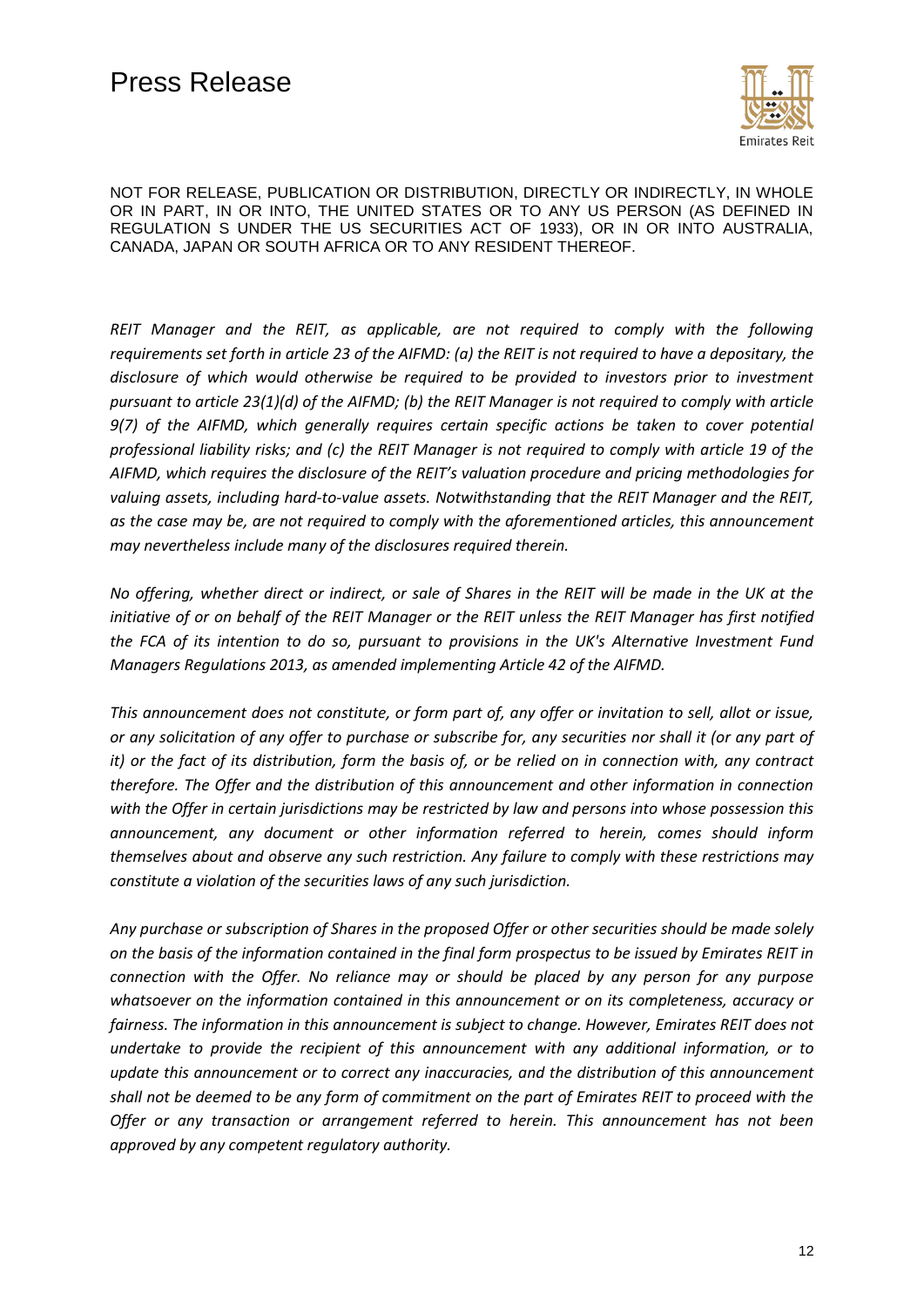

*This announcement does not constitute a recommendation concerning the Offer. The price and value of securities can go down as well as up. Past performance is not a guide to future performance. Information in this announcement or any of the documents relating to the Offer cannot be relied upon as a guide to future performance. Potential investors should consult a professional advisor as to the suitability of the Offer for the person concerned. SHUAA and Emirates NBD Capital Limited, are acting exclusively for Emirates REIT and the REIT Manager and no one else in connection with the Offer and will not regard any other person as their client in relation to the Offer and will not be responsible to anyone other than Emirates REIT and the REIT Manager for providing the protections afforded to their respective clients or for giving advice in relation to the Offer or the contents of this announcement or any transaction, arrangement or other matter referred to herein.*

*In connection with the Offer, SHUAA and Emirates NBD Capital Limited or any of their respective affiliates, acting as investors for their own accounts, may subscribe for or purchase Shares and in that capacity may retain, purchase, sell, offer to sell or otherwise deal for their own accounts in such Shares and other securities of Emirates REIT or related investments in connection with the Offer or otherwise. Accordingly, references in the prospectus, once published, to the Shares being issued, offered, subscribed, acquired, placed or otherwise dealt in should be read as including any issue or offer to, or subscription, acquisition, placing or dealing by, SHUAA and Emirates NBD Capital Limited or any of their respective affiliates acting as investors for their own accounts. SHUAA and Emirates NBD Capital Limited or any of their respective affiliates do not intend to disclose the extent of any such investment or transactions otherwise than in accordance with any legal or regulatory obligations to do so.*

*None of SHUAA and Emirates NBD Capital Limited, nor any of their respective subsidiary undertakings, affiliates or any of their respective directors, officers, employees, advisers, agents or any other person accepts any responsibility or liability whatsoever for, or makes any representation or warranty, express or implied, as to the truth, accuracy, completeness or fairness of the information or opinions in this announcement (or whether any information has been omitted from the announcement) or any other information relating to Emirates REIT, whether written, oral or in a visual or electronic form, and howsoever transmitted or made available or for any loss howsoever arising from any use of this announcement or its contents or otherwise arising in connection therewith.*

*Persons receiving this announcement should note that SHUAA and Emirates NBD Capital Limited are acting exclusively for Emirates REIT and the REIT Manager, for and on behalf of Emirates REIT, in relation to the Offer and for no one else and no other person will be regarded as their client in respect of the Offer. SHUAA and Emirates NBD Capital Limited will not be responsible to anyone other than E*